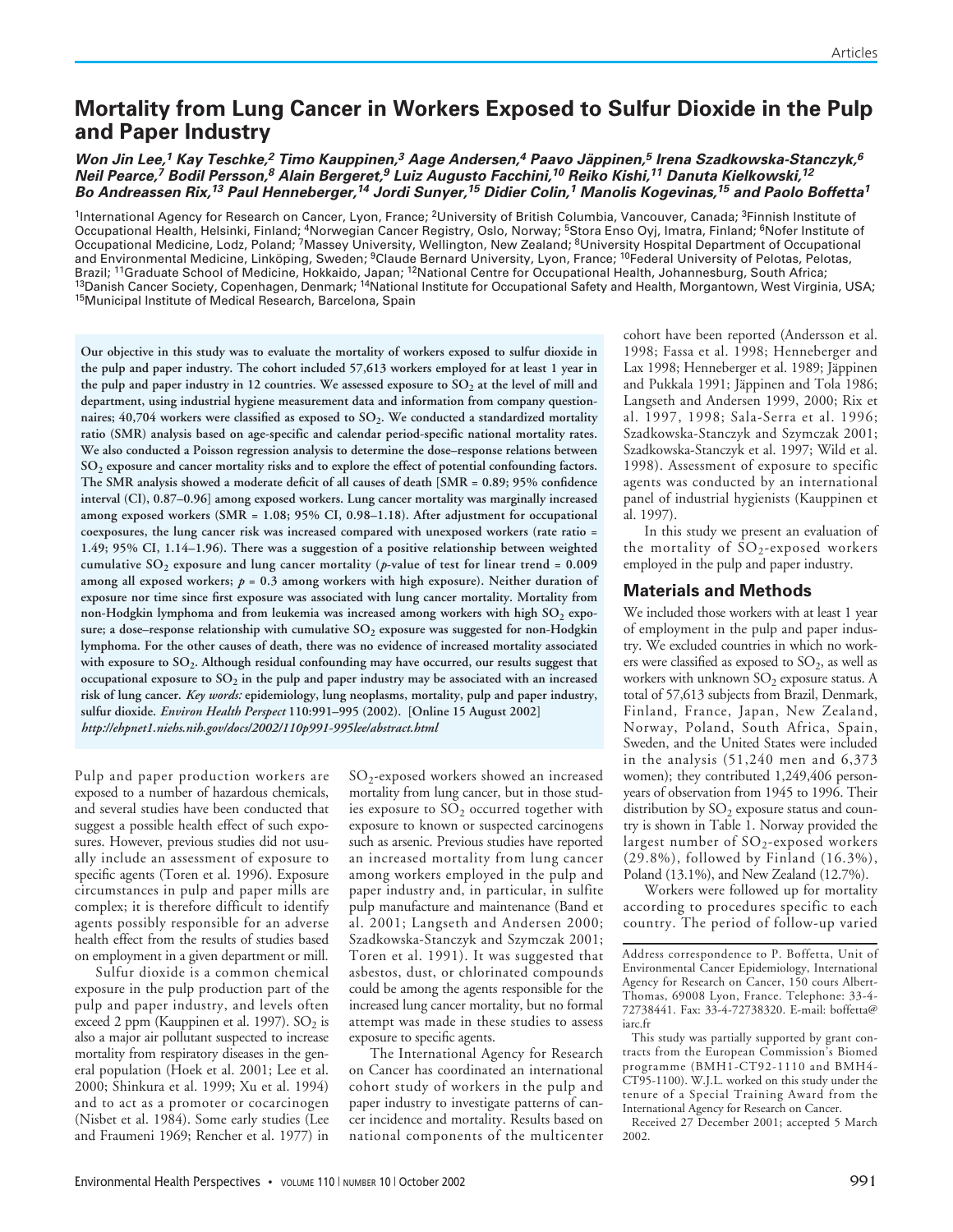among countries, but in most cases it was between the early 1950s and the mid 1990s. In the whole database, 2% of workers were lost to follow-up and 1% emigrated. Causes of death were either abstracted from death certificates or obtained from mortality registries and coded according to the *International Classification of Diseases,* Revision 9 (ICD-9, 1975).

We reconstructed exposure estimates for  $SO<sub>2</sub>$  for each mill and department included in the study and for different time periods, using international industrial hygiene measurement data (both from mills included in the study and from nonparticipating European and North American mills), information from detailed questionnaires about raw materials and production processes submitted by each participating mill, and the experience of the assessment team.  $SO_2$ -exposed workers were employed primarily in the following departments: pulp production (sulfite and kraft processes), pulp production from recycled paper, paper and paperboard production, and nonproduction (e.g., maintenance). Workers involved in the manufacture of paper and paperboard products were not exposed to  $SO<sub>2</sub>$ .

We estimated prevalence and level of exposure for each department in each of the 52 participating mills for every time period in which relevant production conditions appeared to remain constant. The prevalence of exposure referred to the proportion of workers in the department exposed to the agent on an average workday and was categorized as very low (< 5% of workers in the department exposed, coded as 0.025), low (5–50%, coded as 0.25), high (51–95%, coded as 0.75), and very high (> 95%, coded as 0.975). The level of exposure referred to the mean level of exposure at work averaged over the work year among the exposed workers and was categorized as 0 (mean value = 0.15 ppm), 1 (0.5 ppm), 2 (1.5 ppm), and 3 (5 ppm). We defined a group with high exposure as including workers in the two upper categories of both level and prevalence of  $SO<sub>2</sub>$  exposure; the high-exposure group included 2,495 workers, providing 56902.6 person-years of observation. We constructed several  $SO<sub>2</sub>$ 

Table 1. Number of workers and person-years included in the study by SO<sub>2</sub> exposure and country.

|                      |        | Never exposed |        | Ever exposed | High exposure <sup>a</sup> |         |
|----------------------|--------|---------------|--------|--------------|----------------------------|---------|
| Country              | No.    | $P - Y$       | No.    | $P - Y$      | No.                        | P-Y     |
| Brazil               | 10     | 105.2         | 2.100  | 30541.8      | 9                          | 153.7   |
| <b>Denmark</b>       | 7.512  | 174346.6      | 574    | 11929.8      | 388                        | 8452.6  |
| Finland              | 1.808  | 53889.7       | 6.645  | 209800.6     | 185                        | 6167.3  |
| France               | 1.361  | 23177.7       | 2.841  | 52441.6      | 19                         | 377.9   |
| Japan                | 1.050  | 19294.2       | 1.229  | 22397.2      | 31                         | 578.6   |
| New Zealand          | 380    | 4138.2        | 5.152  | 53516.5      | 151                        | 1754.2  |
| Norway               | 2.384  | 52957.2       | 12.123 | 321390.7     | 1.078                      | 28053.2 |
| Poland               | 795    | 13026.5       | 5.317  | 79629.2      | 369                        | 6212.2  |
| South Africa         | 222    | 4224.5        | 655    | 11704.5      | 4                          | 80.3    |
| Spain                | 80     | 1399.5        | 305    | 5171.3       | 28                         | 359.3   |
| Sweden               | 1.183  | 21285.9       | 3.232  | 68045.5      | 129                        | 2257.0  |
| <b>United States</b> | 124    | 2496.2        | 531    | 12130.7      | 104                        | 2456.3  |
| Total                | 16.909 | 370341.4      | 40.704 | 878699.2     | 2.495                      | 56902.6 |

P-Y, person-years.

*<sup>a</sup>*High exposure is a subset of ever exposed.

Table 2. Standardized mortality ratios of selected causes by SO<sub>2</sub> exposure.

exposure variables, all categorized into quartiles for the statistical analysis: duration of exposure  $(< 4, 4-12, 13-24, \geq 25$  years), time since first exposure to  $SO_2$  (< 18, 18–28, 29–38, ≥ 39 years), cumulative exposure  $[Σ$ level (mean value)  $\times$  duration;  $<$  23, 23–61,  $62-127$ ,  $\geq 128$  ppm-years], and weighted cumulative exposure [Σ prevalence (code) × level × duration: < 14, 14–38, 39–90, ≥ 91 ppm-years]. Cumulative and weighted cumulative exposures were calculated for all exposed workers as well as for workers in the highexposure group. Workers with potential exposure but unknown prevalence or level were considered exposed but excluded from the calculation of cumulative exposure.

Standardized mortality ratios (SMRs) were calculated as the ratio of observed to expected deaths. We computed expected deaths by multiplying the person-years in each sex-specific, age-specific, and 5-year calendar periodspecific stratum by the national reference rates using the Person Years program (Coleman et al. 1986). National rates were derived from the World Health Organization (WHO) Mortality Database (WHO 2001). Ninety-five percent confidence intervals (CIs) of the SMRs were calculated under the assumption that the observed numbers of deaths follow a Poisson distribution. We performed tests for linear trend in SMRs using a method described by Breslow and Day (1987).

Expected deaths were not available for the South African cohort. In preliminary analyses, the overall SMR in the Brazilian cohort was < 0.5, suggesting possible underascertainment of deaths. These two national components were excluded from the SMR analysis.

We used Poisson regression analysis to examine internal dose–response relations and to explore the effect of potential confounding factors. Rate ratios (RRs) and 95% CIs derived from the analysis were adjusted for

| Cause of death                          |       | Never exposed |               |       | Ever exposed |               | High exposure <sup>a</sup> |            |               |
|-----------------------------------------|-------|---------------|---------------|-------|--------------|---------------|----------------------------|------------|---------------|
| (ICD-9 classification)                  | Obs   | <b>SMR</b>    | 95% CI        | Obs   | <b>SMR</b>   | 95% CI        | <b>Obs</b>                 | <b>SMR</b> | 95% CI        |
| All causes                              | 3,224 | 0.91          | $0.88 - 0.94$ | 7,508 | 0.89         | $0.87 - 0.91$ | 681                        | 0.92       | $0.85 - 0.99$ |
| Malignant neoplasms (140-208)           | 809   | 0.91          | $0.85 - 0.97$ | 1.756 | 0.91         | $0.87 - 0.96$ | 161                        | 0.94       | $0.80 - 1.10$ |
| Oral cavity, pharynx (140-149)          | 15    | 0.77          | $0.43 - 1.27$ | 35    | 0.76         | $0.53 - 1.06$ |                            | 0.29       | $0.01 - 1.59$ |
| Esophagus (150)                         | 18    | 0.83          | $0.49 - 1.31$ | 27    | 0.57         | $0.38 - 0.83$ |                            | 0.54       | $0.07 - 1.96$ |
| Stomach (151)                           | 80    | 1.02          | $0.81 - 1.26$ | 172   | 0.81         | $0.69 - 0.94$ | 13                         | 0.72       | $0.38 - 1.24$ |
| Nose (160)                              |       | 1.09          | $0.23 - 3.20$ | 6     | 0.86         | $0.31 - 1.87$ | $\Omega$                   |            |               |
| Larynx $(161)$                          | 13    | 1.16          | $0.62 - 1.98$ | 24    | 0.96         | $0.61 - 1.42$ |                            | 1.09       | $0.13 - 3.93$ |
| Lung (162)                              | 194   | 0.92          | $0.79 - 1.06$ | 482   | 1.08         | $0.98 - 1.18$ | 58                         | 1.45       | $1.10 - 1.87$ |
| Bladder (188)                           | 34    | 1.03          | $0.71 - 1.43$ | 54    | 0.90         | $0.68 - 1.18$ | 4                          | 0.62       | $0.17 - 1.58$ |
| Kidney (189)                            | 16    | 0.62          | $0.35 - 1.00$ | 58    | 1.04         | $0.79 - 1.34$ | 5                          | 0.98       | $0.32 - 2.28$ |
| Non-Hodgkin lymphoma (200, 202)         | 16    | 0.79          | $0.45 - 1.29$ | 45    | 0.94         | $0.68 - 1.25$ | 9                          | 2.15       | $0.98 - 4.08$ |
| Hodgkin disease (201)                   |       | 1.38          | $0.63 - 1.62$ | 13    | 0.84         | $0.45 - 1.43$ | 3                          | 2.40       | $0.49 - 7.00$ |
| Multiple myeloma (203)                  | 15    | 1.14          | $0.64 - 1.88$ | 29    | 0.87         | $0.58 - 1.24$ |                            | 0.31       | $0.01 - 1.71$ |
| Leukemia (204-208)                      | 18    | 0.60          | $0.35 - 0.94$ | 58    | 0.89         | $0.68 - 1.15$ | 9                          | 1.56       | $0.71 - 2.96$ |
| Disease of circulatory system (390–459) | 1,438 | 0.92          | $0.87 - 0.96$ | 3,660 | 0.94         | $0.91 - 0.97$ | 342                        | 0.96       | $0.86 - 1.07$ |
| Bronchitis, emphysema, asthma (490–493) | 101   | 0.90          | $0.75 - 1.08$ | 142   | 0.80         | $0.67 - 0.94$ | 12                         | 0.69       | $0.35 - 1.20$ |
| Liver cirrhosis (571)                   | 59    | 1.10          | $0.84 - 1.43$ | 77    | 0.79         | $0.63 - 0.99$ |                            | 0.98       | $0.39 - 2.02$ |

Obs, observed. Cohorts from Brazil and South Africa were excluded from the SMR analysis.

*<sup>a</sup>*High exposure is a subset of ever exposed.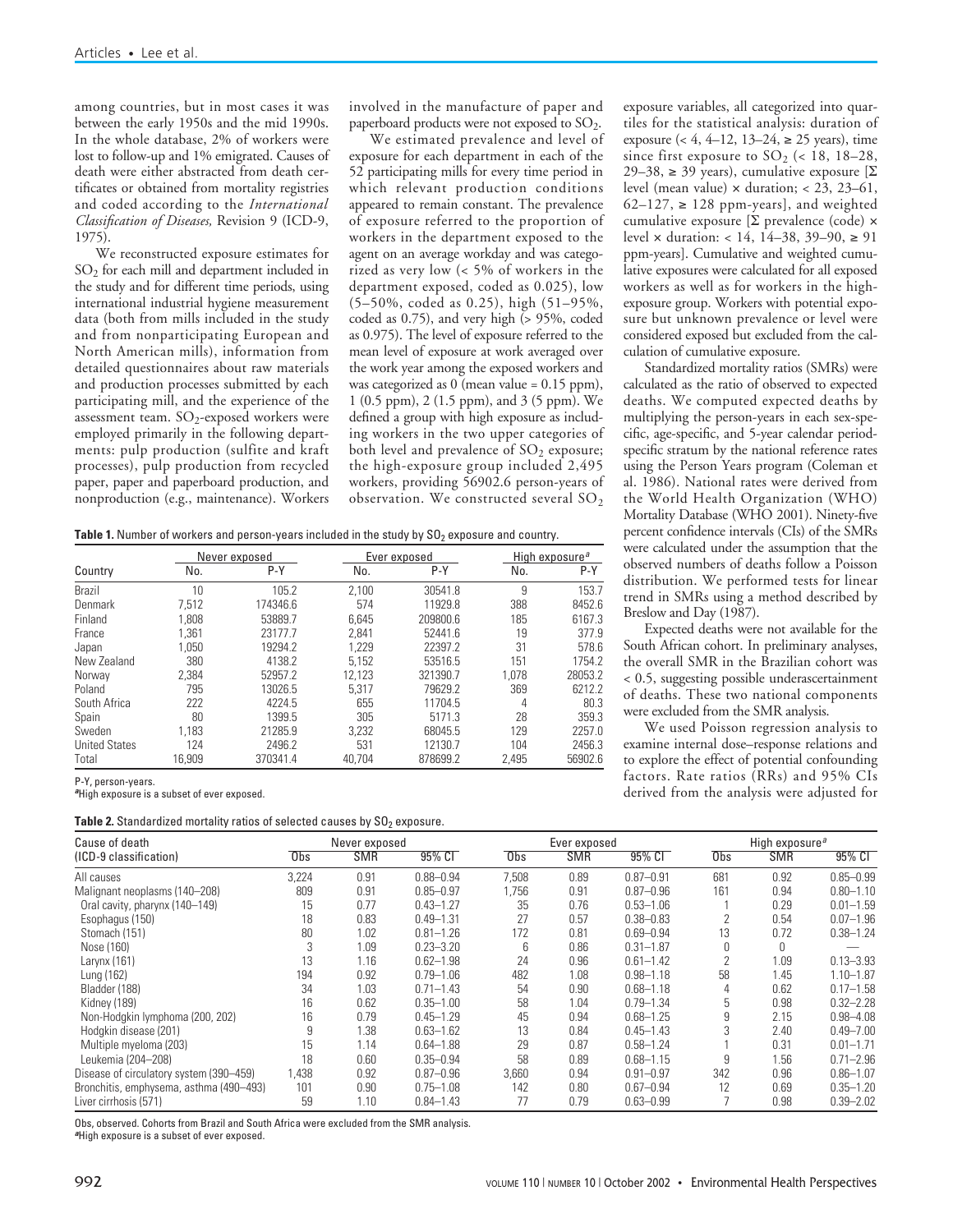The overall cancer mortality increased significantly with weighted cumulative exposure, no

country, sex, age, calendar period, and employment status (i.e., whether person-years accumulated while workers were employed in the companies included in the study or not). The reference group for each RR was the first level of each variable. Because there was potential confounding among occupational exposures, we also adjusted the RRs for coexposure to other potential carcinogens (acid, asbestos, volatile organochlorine compounds, combustion products, organic dyes, epichlorohydrine derivatives, formaldehyde, pulp and paper dust, reduced organic sulfur compounds, talc, welding fumes, wood dust). In the final models, however, we retained a shorter list of potential confounders. Adjustment for lifestyle factors such as tobacco smoking was not possible.

### **Results**

In this cohort 7,613 deaths occurred among  $SO_2$ -exposed workers, including 488 lung cancer deaths. The SMR analysis, based on 7,508 deaths from 10 countries, yielded a deficit (SMR = 0.89; 95% CI, 0.87–0.91) in mortality compared with national rates (Table 2). We also observed a deficit in mortality for all malignant neoplasms (SMR = 0.91; 95% CI, 0.87–0.96; based on 1,756 deaths) and for cancers of the esophagus (SMR = 0.57; 95% CI, 0.38–0.83; 27 deaths)

and stomach  $(SMR = 0.81; 95\% \text{ CI},$ 0.69–0.94; 172 deaths). Lung cancer mortality was slightly increased (SMR = 1.08; 95% CI, 0.98–1.18; 482 deaths). The results of the analysis of gender-specific mortality did not reveal any particular feature, with the results among women being based on a relatively small number of deaths (not shown in detail).

Among workers classified in the high- $SO_2$ -exposure group, there was an increased mortality from lung cancer and, although not statistically significant, from non-Hodgkin lymphoma and leukemia (Table 2).

Table 3 shows the results of the comparisons of  $SO_2$ -exposed and unexposed workers without and with adjustment for estimated exposure to known or suspected occupational carcinogens. The RRs of bronchitis, emphysema, and asthma were also decreased, whereas those of lung cancer (RR = 1.49; 95%) CI, 1.14–1.96) and non-Hodgkin lymphoma (RR = 2.55; 95% CI, 1.06–6.13) increased. Results after further adjustment for exposure to other agents, such as formaldehyde, organochlorine compounds, and pulp and paper dust, were similar to those presented for RR2 in Table 3, although the precision of the RRs was decreased (not shown in detail).

The results on mortality from selected causes of death according to weighted cumulative  $SO_2$  exposure are reported in Table 4.

Table 3. Relative risks for selected causes among SO<sub>2</sub>-exposed workers.

| Cause of death                | RR <sub>1</sub> | 95% CI        | RR <sub>2</sub> | 95% CI        |
|-------------------------------|-----------------|---------------|-----------------|---------------|
| All causes                    | 0.98            | $0.93 - 1.03$ | 1.02            | $0.95 - 1.09$ |
| All malignant neoplasms       | 1.01            | $0.90 - 1.12$ | 1.01            | $0.88 - 1.15$ |
| Oral and pharyngeal cancer    | 1.57            | $0.70 - 3.51$ | 1.03            | $0.40 - 2.69$ |
| Stomach cancer                | 0.82            | $0.59 - 1.14$ | 0.73            | $0.47 - 1.12$ |
| Lung cancer                   | 1.24            | $0.99 - 1.56$ | 1.49            | $1.14 - 1.96$ |
| Non-Hodgkin lymphoma          | 1.71            | $0.77 - 3.80$ | 2.55            | $1.06 - 6.13$ |
| Leukemia                      | 2.06            | $0.98 - 4.31$ | 2.49            | $1.13 - 5.49$ |
| Bronchitis, emphysema, asthma | 0.77            | $0.54 - 1.10$ | 0.67            | $0.43 - 1.06$ |
| Liver cirrhosis               | 0.75            | $0.49 - 1.13$ | 0.73            | $0.43 - 1.22$ |
|                               |                 |               |                 |               |

Abbreviations: RR1, RR adjusted for sex, age, employment status, calendar year, and country; RR2, RR adjusted for sex, age, employment status, calendar year, country, and exposure to asbestos, combustion products, and welding fumes. The reference category included workers who were never exposed to SO<sub>2</sub>.

matter whether the analysis included all workers or only those classified in the highexposure group. A trend was also suggested for mortality from stomach cancer, lung cancer, and non-Hodgkin lymphoma, although it was significant only for the latter two neoplasms when all workers were retained in the analysis. Results on mortality from all cancers combined were driven by the increased mortality from lung cancer. When the latter neoplasm was excluded, the RRs for increasing levels of weighted cumulative exposure were (for the categories reported in Table 4) 1.02 (95% CI, 0.82–1.28), 1.23 (95% CI, 0.98–1.55), and 1.24 (95% CI, 0.98–1.58). Mortality from nonneoplastic respiratory diseases decreased—although not significantly so—with increasing weighted cumulative exposure to  $SO_2$ . A similar analysis for other causes of death did not suggest any association. An analysis that did not consider estimated prevalence of exposure (i.e., based on cumulative exposure instead of weighted cumulative exposure) yielded results very similar to those reported in Table 4.

We found no trend between either duration of exposure or time since first exposure and mortality from the causes reported in Table 4 (not shown in detail).

The analyses of the effect of combined exposure between  $SO_2$  and other occupational agents on lung cancer mortality are presented in Table 5. There was a suggestion of an interaction between  $SO_2$  and welding fumes but not between  $SO_2$  and either asbestos or combustion products.

#### **Discussion**

The main result of this cohort study was an association between  $SO<sub>2</sub>$  exposure and mortality from all neoplastic diseases and lung cancer. In the case of lung cancer, a marginally increased mortality compared with unexposed workers was significantly increased after

| Table 4. Mortality from selected causes by weighted cumulative exposure to SO <sub>2</sub> . |  |  |
|----------------------------------------------------------------------------------------------|--|--|
|----------------------------------------------------------------------------------------------|--|--|

|                      | All neoplasms |             | Stomach cancer |             | Lung cancer |             | Non-Hodgkin<br>Ivmphoma |             | Bronchitis,<br>emphysema, asthma |              |
|----------------------|---------------|-------------|----------------|-------------|-------------|-------------|-------------------------|-------------|----------------------------------|--------------|
| WCE (ppm-year)       | <b>RR</b>     | 95% CI      | <b>RR</b>      | 95% CI      | <b>RR</b>   | 95% CI      | <b>RR</b>               | 95% CI      | <b>RR</b>                        | 95% CI       |
| Ever exposed         |               |             |                |             |             |             |                         |             |                                  |              |
| $0.1 - 1.9a$         | 1.0           | _           | 1.0            |             | 1.0         |             | 1.0                     |             | 1.0                              |              |
| $2.0 - 5.9$          | 1.0           | $0.8 - 1.2$ | 1.0            | $0.5 - 2.0$ | 0.9         | $0.6 - 1.4$ | 2.6                     | $0.6 - 11$  | 0.9                              | $0.5 - 1.7$  |
| $6.0 - 20.9$         | 1.3           | $1.1 - 1.6$ | 1.6            | $0.8 - 3.0$ | 1.6         | $1.1 - 2.3$ | 5.3                     | $-4 - 21$   | 0.9                              | $0.5 - 1.8$  |
| $\geq 21.0$          | 1.3           | $1.1 - 1.6$ | 1.3            | $0.6 - 2.5$ | 1.5         | $1.0 - 2.2$ | 4.4                     | $1.0 - 18$  | 0.5                              | $0.2 - 1.1$  |
| Trend                |               | 0.001       |                | 0.3         |             | 0.009       |                         | 0.03        |                                  | 0.05         |
| High exposure        |               |             |                |             |             |             |                         |             |                                  |              |
| $0.1 - 13.9^{\circ}$ | 1.0           |             | 1.0            |             | 1.0         |             | 1.0                     |             | 1.0                              |              |
| $14.0 - 38.9$        | 1.0           | $0.6 - 1.6$ | 1.4            | $0.2 - 11$  | 1.5         | $0.6 - 3.4$ | 0.8                     | $0.1 - 7.1$ | 0.4                              | $0.06 - 2.9$ |
| $39.0 - 90.9$        | 1.1           | $0.6 - 1.9$ | 1.8            | $0.2 - 18$  | 1.1         | $0.4 - 2.9$ | 1.6                     | $0.1 - 18$  | 0.5                              | $0.07 - 4.1$ |
| $\geq 91.0$          | 1.5           | $0.8 - 2.7$ | 3.9            | $0.4 - 40$  | 1.9         | $0.7 - 5.5$ | 1.7                     | $0.1 - 23$  | 0.2                              | $0.01 - 3.3$ |
| Trend                |               | 0.2         |                | 0.2         |             | 0.3         |                         | 0.6         |                                  | 0.4          |

WCE, weighted cumulative exposure (Σ prevalence × level × duration). RR is adjusted for sex, age, employment status, calendar year, and country. Trend is the *p*-value of the test for linear trend.

<sup>a</sup>Reference category, which included workers who were never exposed to SO<sub>2</sub>.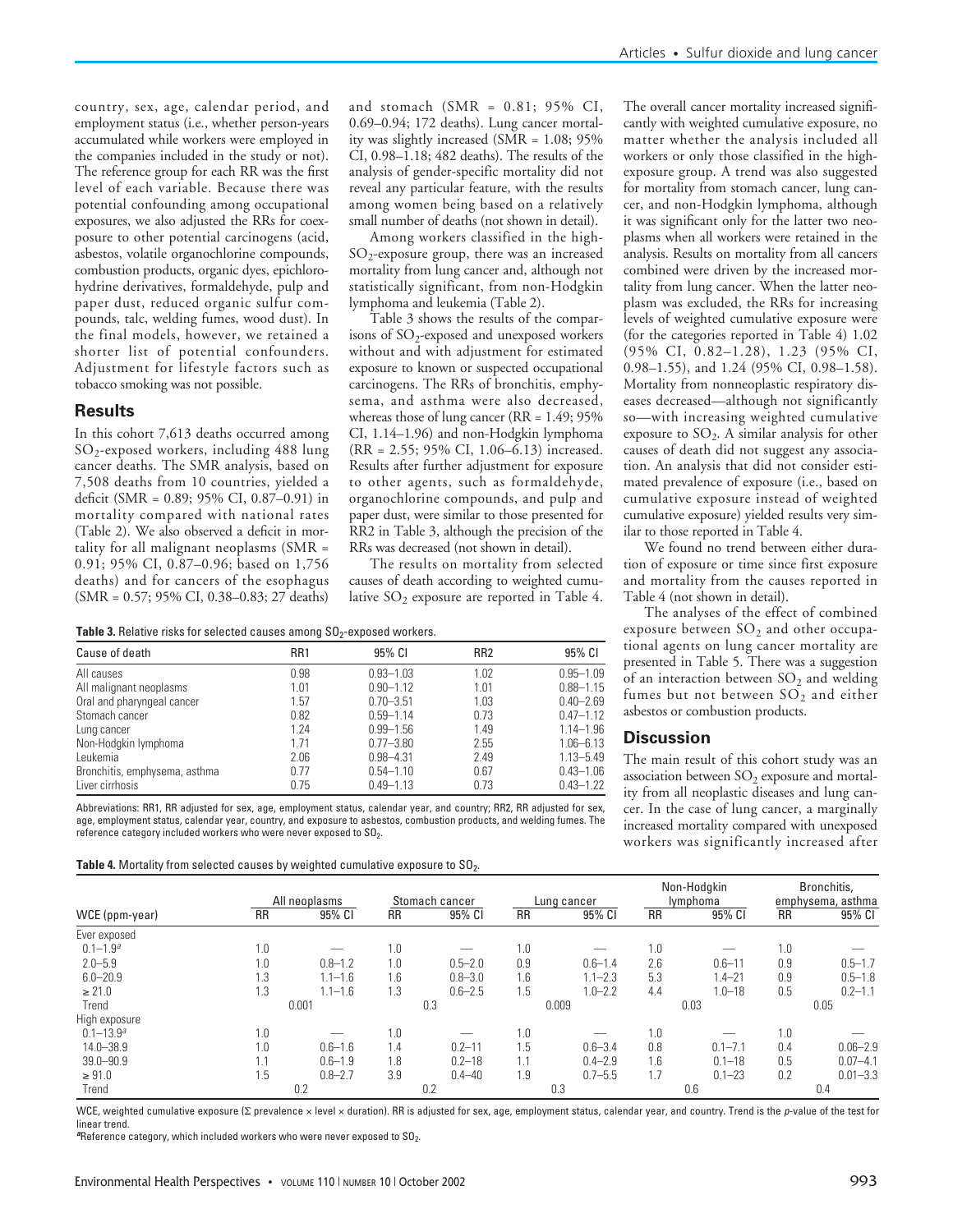adjustment for exposures to lung carcinogens. In addition, internal comparisons showed lung cancer mortality elevated 2-fold among workers in the highest category of cumulative  $SO<sub>2</sub>$ exposure compared with workers in the lowest exposure category. The lack of an association between lung cancer mortality and duration of  $SO<sub>2</sub>$  exposure can be explained by variability in exposure levels across time and country, making duration of exposure a poor indicator of total dose. These findings suggest that  $SO<sub>2</sub>$ exposure in the pulp and paper industry may contribute to lung carcinogenesis.

The evidence of a genotoxic effect of  $SO<sub>2</sub>$ in experimental systems is limited (IARC 1992). Groups of workers exposed to  $SO_2$  in Sweden (Nordenson et al. 1980) and in China (Meng and Zhang 1990) have been shown to have significantly increased frequency of chromosomal aberrations. Additional nongenotoxic mechanisms through which  $SO_2$  might exert a carcinogenic effect on the lung include slowing of mucociliary clearance, impairment of alveolar macrophage function, and other effects on the immune response such as increased epithelial permeability, which would facilitate absorption of carcinogenic components of particulate matter (Beeson et al. 1998). Even though the molecular basis of SO2 carcinogenicity is unclear, Leung et al. (1985) and Menzel et al. (1986) suggested that  $SO_2$  may affect the detoxification of xenobiotic compounds by inhibiting the enzymatic conjugation of glutathione and reactive electrophiles. Because glutathione conjugation represents the major pathway of elimination of benzopyrene epoxides in the lung, their results offered a possible explanation for the cocarcinogenicity of  $SO<sub>2</sub>$  in combination with polycyclic aromatic hydrocarbons.

Following early observations by Peacock and Spence (1967) of an increased incidence of lung cancer in mice, Ohyama et al. (1999) reported an increased incidence of lung cancer in rats exposed to  $SO_2$ . In a study of chemical workers exposed to  $SO<sub>2</sub>$ , Bond et al. (1986) reported a significant association between lung cancer mortality and  $SO<sub>2</sub>$  exposure, for which there was a significant

dose–response relationship. Results of two general population studies, the American Cancer Society Study (Pope et al. 1995) and the Adventist Health Study (Abbey et al. 1999; Beeson et al. 1998) suggested a positive association between  $SO_2$  exposure as an air pollutant and increased lung cancer mortality.

An important limitation of the present study is the lack of information on potential lifestyle confounders, chiefly tobacco smoking. Smoking is a well-known potential confounder in studies of lung cancer. Although smoking habits in the cohort are not known, there are indirect approaches to consider whether smoking might be an important confounder in our study. Jäppinen and Tola (1986) surveyed smoking habits in the Finnish component of this study and reported that smoking habits did not differ substantially from those of the national population. According to Axelson (1978), smoking habits in various industrial populations rarely diverge so much that the confounding effect of smoking distorts the risk ratios of lung cancer outside the range of 0.5–1.5. The simple comparisons of risk between  $SO_2$ -exposed and unexposed workers were in this range, but the analyses of cumulative exposure gave relative risks above 1.5. In addition, we did not find an increased mortality from smoking-related diseases other than lung cancer, such as chronic bronchitis and bladder cancer. Case–control studies conducted within the pulp and paper industry provided evidence against a confounding effect of smoking (Henneberger and Lax 1998). A further argument against substantial confounding by smoking is the presence of dose–response relationship within the group of workers exposed to  $SO<sub>2</sub>$ .

We attempted to control for the possible effect of other occupational exposures, such as asbestos. However, similar to  $SO<sub>2</sub>$  exposures, these exposures were assessed at the level of department and therefore were likely to be subject to substantial misclassification, leading to possible residual confounding.

The assessment of exposure was carried out by industrial hygienists who were familiar

Table 5. Relative risk of lung cancer by coexposure to SO<sub>2</sub> and selected agents.<sup>a</sup>

|                     |            | Nonhigh SO <sub>2</sub> exposure |               | High SO <sub>2</sub> exposure |           |               |  |
|---------------------|------------|----------------------------------|---------------|-------------------------------|-----------|---------------|--|
| Coexposure          | No. deaths | <b>RR</b>                        | 95% CI        | No. deaths                    | <b>RR</b> | 95% CI        |  |
| Asbestos            |            |                                  |               |                               |           |               |  |
| Never               | 115        | 1.00                             | Ref           | 35                            | 1.54      | $0.99 - 2.40$ |  |
| Ever                | 297        | 1.09                             | $0.85 - 1.39$ | 17                            | 1.34      | $0.80 - 2.25$ |  |
| Combustion products |            |                                  |               |                               |           |               |  |
| Never               | 4          | 1.00                             | Ref           | 17                            | 1.34      | $0.45 - 4.00$ |  |
| Ever                | 333        | 0.55                             | $0.20 - 1.49$ | 38                            | 0.67      | $0.24 - 1.89$ |  |
| Welding fumes       |            |                                  |               |                               |           |               |  |
| Never               | 49         | 1.00                             | Ref           | 39                            | 1.34      | $0.83 - 2.14$ |  |
| Ever                | 247        | 1.03                             | $0.73 - 1.47$ | 12                            | 1.66      | $0.86 - 3.20$ |  |

Ref, reference category (workers in the nonhigh  $SO_2$  exposure category not exposed to each agent). RR was adjusted for sex, age, employment status, calendar year, and country.

<sup>a</sup>Individuals who were not exposed to SO<sub>2</sub> were excluded from the analysis.

with the pulp and paper industry, although not with all of the mills included in our study. It is likely, therefore, that some misclassification of exposure occurred. Furthermore, work histories were available only at the department level and for the period of employment in the mills under study. If the exposure among workers in a department is not homogeneous, then unexposed workers are classified as potentially exposed (and vice versa), resulting in a tendency to underestimate the risk, if there is one. We addressed the potential misclassification of exposure by repeating the dose– response analysis after restriction of the study population to workers with high exposure.

As in most cohort studies of industrial workers, a deficit in overall mortality was found in our study in the SMR comparisons with the national populations. This is a common occurrence in occupational investigations known as the "healthy worker effect," a combination of several factors associated with employment such as selection of the work force and changes in lifestyle accompanying employment (Monson 1986; Wen et al. 1983).

Death from nonneoplastic respiratory disease was not increased in  $SO_2$ -exposed workers. It is possible that the  $SO_2$  exposure is not sufficiently high to cause nonmalignant respiratory diseases that are severe enough to lead to death. In addition, susceptible persons with respiratory disease may not seek employment at the mills or may quit employment because of possible symptoms or disease. Such selection procedures tend to underestimate the risk of nonneoplastic respiratory disease mortality in industrial cohorts. The possible decreased trend with increasing estimated exposure suggests a possible depletion of susceptible individuals from the groups with highest exposures.

Mortality from stomach cancer was nonsignificantly increased among workers with high cumulative  $SO_2$  exposure in the highexposure group: the lack of a corresponding increase in the SMR analysis suggests a noncausal interpretation (e.g., confounding by another carcinogenic exposure). Because stomach cancer mortality shows important geographical variations, we looked at countryspecific SMRs: we could not find an indication of an association with  $SO<sub>2</sub>$  exposure in either high-risk countries (e.g., Japan, Spain) or low-risk countries (e.g., United States, Sweden). Mortality from non-Hodgkin lymphoma was elevated among workers classified in the high- $SO_2$ -exposure group but not among other exposed workers. Although the excesses of mortality from non-Hodgkin lymphoma and stomach cancer seem less convincingly related to  $SO_2$  exposure than that of lung cancer, they suggest that further studies are warranted. Stomach cancer risk was increased in previous studies of pulp and